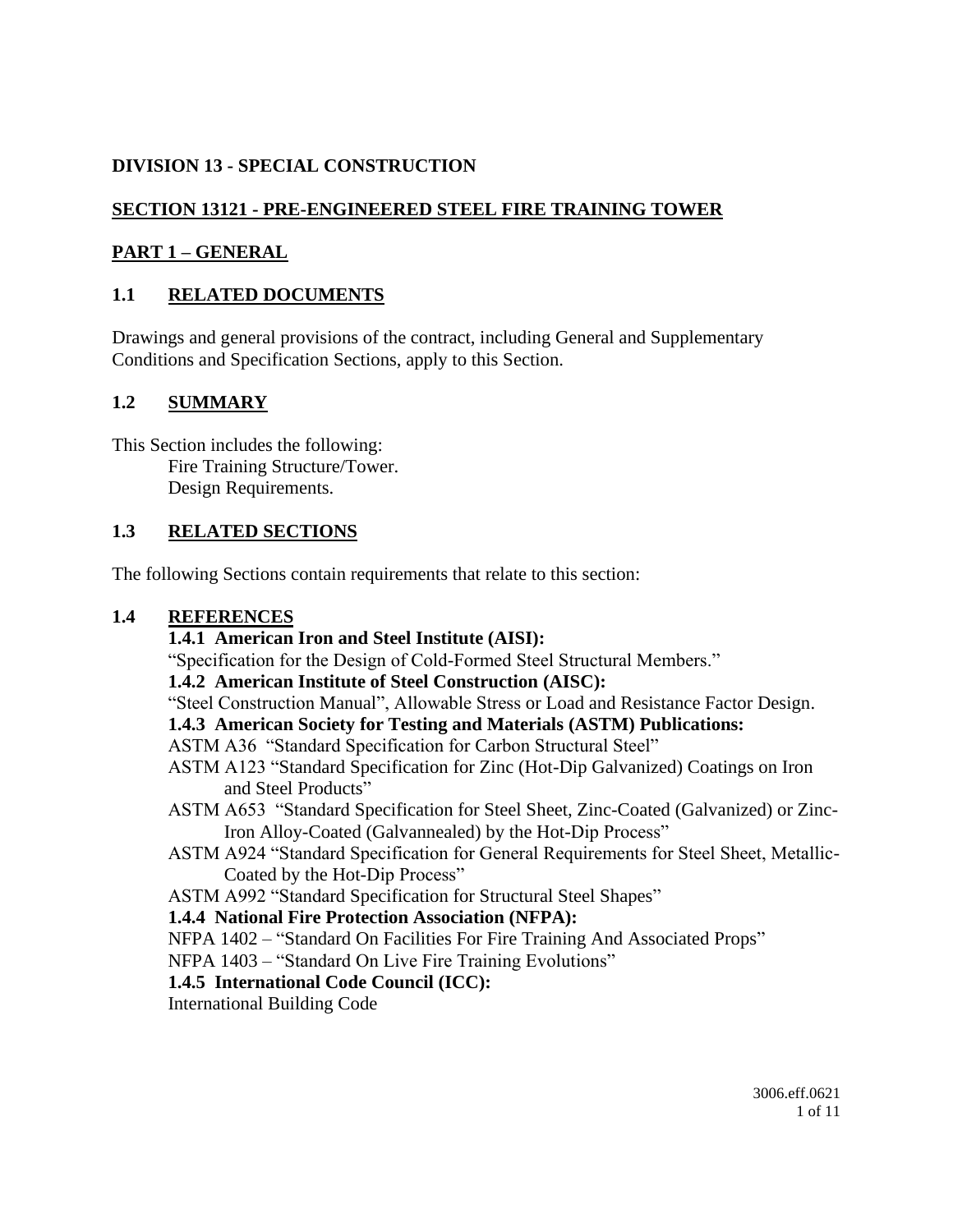## **PART 2-DESCRIPTION**

## **FIRE TRAINING SIMULATOR**

## **2.1 PURPOSE:**

This structure will be used to provide training for fire fighters and leaders in controlled environments, which replicate actual conditions.

### **2.2 GENERAL:**

The tower shall utilize a light gage steel frame system. The exterior wall panel design produces an ideal buffer or protection between the main structural frame of our building and any exterior elements, so that if an exterior wall panel is damaged (i.e., fire truck hits the side of the tower) no structural damage is likely to occur. This wall panel system also creates a flat surface ideal for ladder or rappelling anywhere on the tower to simulate actual street conditions.

### **2.3 STRUCTURAL INTEGRITY:**

The wind loads, deck and the roof loads stated herein represent the standard criteria. Increased loadings, as may be dictated by local jurisdictions, will be accommodated. The primary structural system shall utilize light gage steel frames sized to meet and exceed the loads as indicated. This training simulator shall be considered a nonbuilding structure for both code compliance and load interpretation. The primary and secondary structural system shall also meet and exceed the loads as indicated while maintaining a maximum deflection of L/240.

### **2.4 CODE COMPLIANCE:**

The fire training structure/tower's primary structural and seismic design shall be in accordance with the building code having jurisdiction in the area of the project. Due to the unique nature of the intended use of these fire training structures/towers; handrail extensions, guard openings, riser openings, means of egress, fire wall requirements as well as other construction issues, are not expected to satisfy the criteria of buildings intended to accommodate public occupancy. This may require a building code variance in some locations; however, this simulator shall meet applicable building codes and NFPA 1402 standards. It is the responsibility of the owner to obtain such variance if required.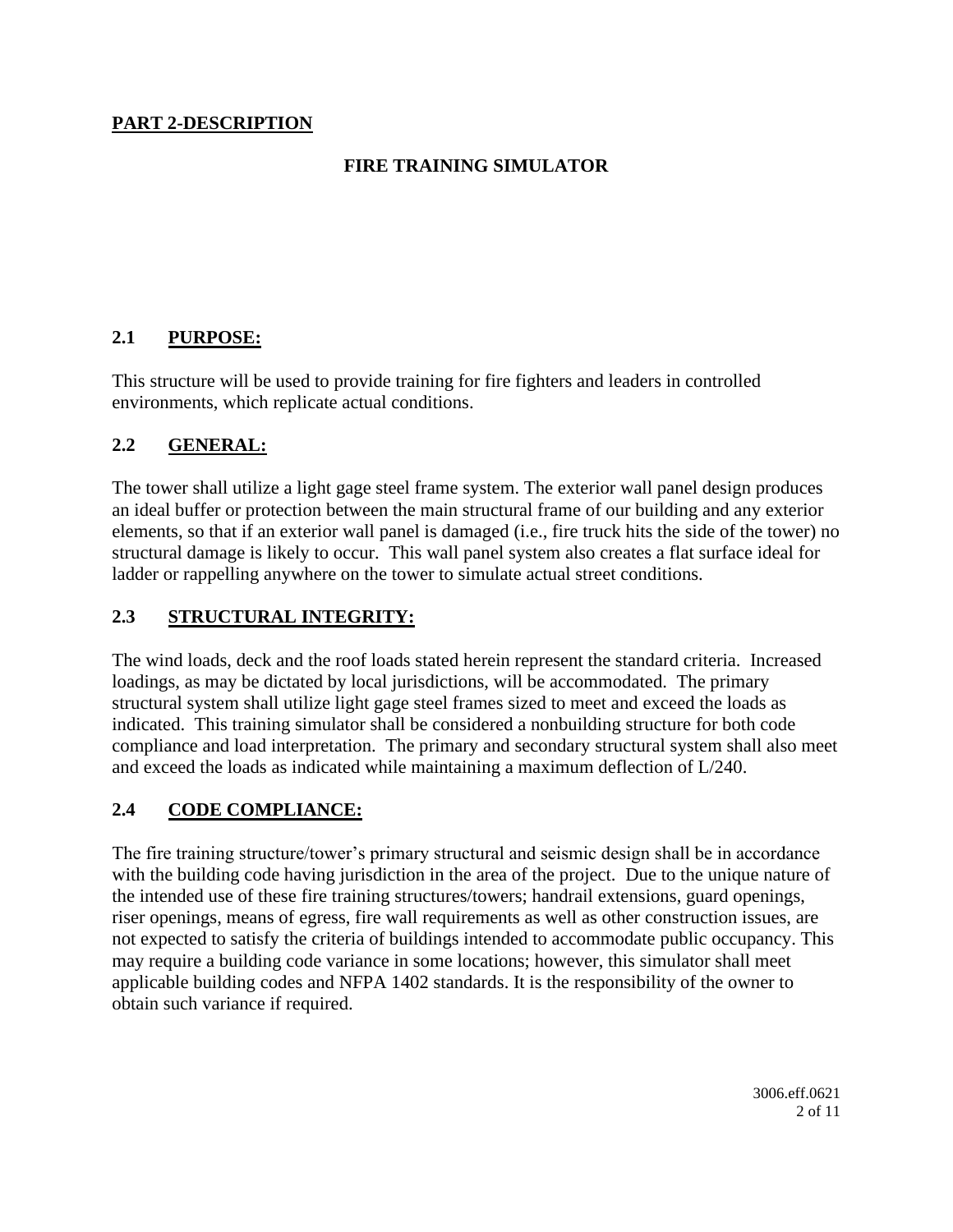# **2.5 MATERIALS:**

All materials shall be new and shall conform to applicable ASTM specifications. All structural or nonstructural materials used, 10 gauge or less in thickness, whether exposed or not to the elements shall be **hot-dipped galvanized**. **When any mention of galvanized is noted within these specifications, it shall be implied to mean hot-dipped galvanized.** Any exposed material which is not galvanized, shall be given one coat of shop paint.

# **2.6 FASTENERS:**

All fasteners utilized with galvanized steel panels not exposed to the elements shall be electrogalvanized. All exterior fasteners shall be furnished with a contained EPDM washer under the head for sealing.

# **2.7 WEATHER SEALING:**

All joints in weather tight areas are to be sealed with tape caulk or foam closures as specified on the building plan. Because of the intended use water tightness of simulators is not required or assured.

# **2.8 ROOF SYSTEMS:**

Roofs shall be decked with 30" or 36" wide, 18 ga. unpainted galvanized 18 gage steel deck per **ASTM A-653, class G60** with recessed fasteners and shall meet the stated design load. Panels must have 6" on center cell spacing with an actual 4  $\frac{1}{4}$ " flats with an actual 1  $\frac{3}{4}$ " wide recesses and a maximum of 1 ½" deep recesses. Panels must be roll formed.

# **2.9 EXTERIOR WALL SYSTEM:**

Wall panel/curtain wall system shall provide for a concentrated rappelling/ladder load of 890 pounds while the primary structural framing supporting this wall system shall provide for a concentrated point load of 2300 pounds. **Rake trims, parapet rake trims, and window opening sill trim corners shall be beveled to prevent rope chafing, personal injury, or equipment damage.**

# **2.10 WALL PANELS:**

The exterior wall panels shall be essentially flat to allow for safe laddering and rappelling anywhere on the simulator without the requirement of additional exterior surface plates to form a flat surface. The exterior wall panels shall be of 18 ga. hot-dipped galvanized steel per ASTM A-924, class G-90**.** Panels shall have nominal 4 ¾" flats with a maximum 1 1/8" wide recesses and shall be set in the horizontal plane. Since panels are set in the horizontal plane, sealants are not required to make this structure weather tight (sealants in extreme temperature environments will breakdown prematurely). Panels must be brake formed to provide a maximum  $1/8$ " inside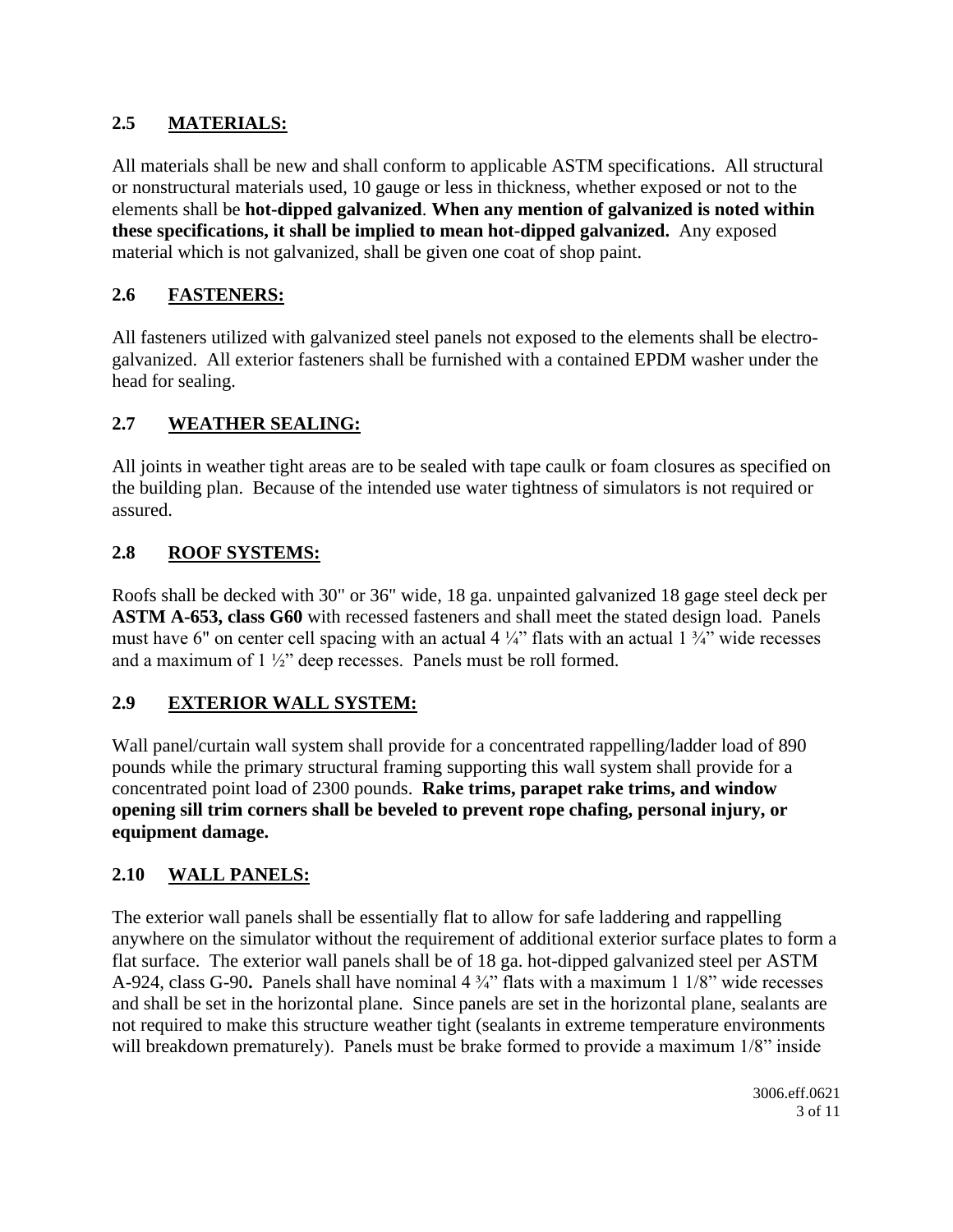radius. All end joints of all panels must be backed by a splice panel, which extends a minimum of 12" either side of the joint (24" total). Exterior walls panels shall be painted from the customer's choice of the manufacturer's available colors.

The interior wall panels shall be corrugated for added strength and durability. The interior wall panels consist of hot-dipped galvanized steel per ASTM A-924. The interior wall panels shall have a  $\frac{3}{4}$  deep maximum corrugation at 3  $\frac{1}{2}$  on center and shall be set in the vertical plane. Interior wall panels shall be painted white.

Painted wall panels (interior and exterior) shall be manufactured from coil coated steel meeting ASTM A-924**,** hot-dipped galvanized, and painted with a **paint system on both sides** of the panel. The base coat shall be a 0.2 to 0.25 mil coat of a polyurethane primer. The topcoat shall be a 0.7 to 0.8 mil coat of silicon protected polyester on the face side. The paint, on both sides of the panel, is to be baked on. The finished surfaces are to have a light wax coating applied after painting.

# **2.11 SECONDARY WALL FRAMING:**

Wall framing shall be of conventional steel stud construction. Studs are to run vertically to represent common stud construction and be spaced at no more than 24 inches on center. Stud size and gage shall be determined by the design engineer, and shall accommodate all design criteria stated in other sections of this specification. All rough openings shall be framed in the conventional manner and provide fastening surfaces for all interior and exterior finishes and trims as provided with the building system.

# **2.12 SECONDARY ROOF FRAMING:**

Roof framing shall be of conventional steel joist construction. Joists are to be spaced at no more than 24 inches on center and shall have a maximum span length of 14 ft. All rough openings shall be framed in the conventional manner and provide fastening surfaces for all floor and roof decks as provided with the building system.

# **2.13 NOT USED**

# **2.14 WINDOW SHUTTERS:**

All window openings shall be provided with a swinging shutter of the proper size for the opening. Framed opening studs/jambs shall be 16 ga. galvanized steel. Shutters for all areas shall be made with double skins of 18 ga. galvanized steel per ASTM A-924. Shutters will be provided as a 1-3/8" thick factory welded hollow metal assembly with a minimum of 3 vertical interior hat channel stiffeners and a 14 ga. hinge reinforcement. The hinges shall be ball-bearing swaged mortise mount, 4" x 4" x 5/32" thick stainless steel, commercial grade, and provided with the appropriate quantities per shutter (see paragraph below). A hollow metal welded assembly shall be used to prevent premature temperature warping that occurs on single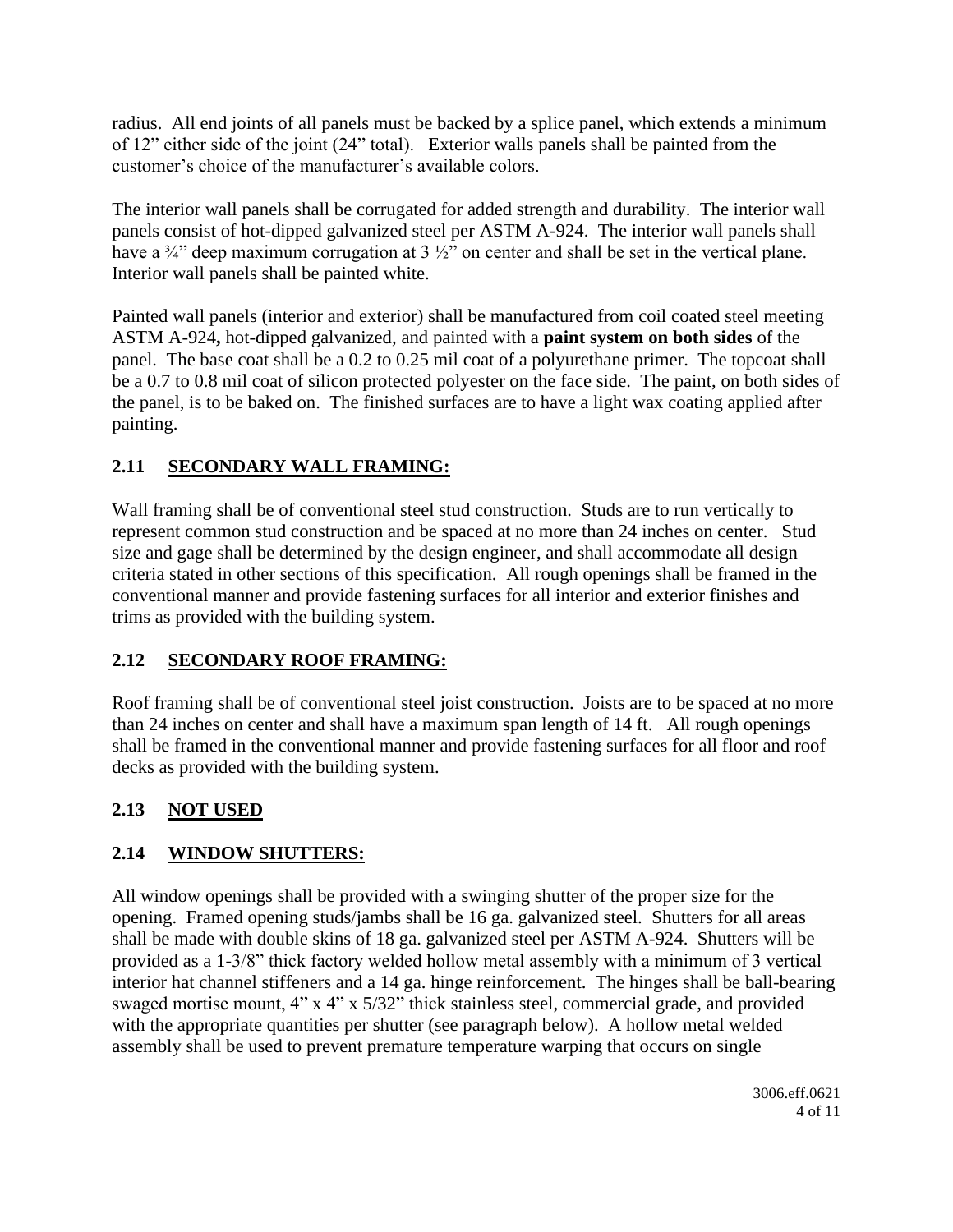panel/sheet shutters. Galvanized shutters are required to prevent premature rusting. All shutters shall be provided with a galvanized hold open and an operating lever latch with handles on both the inside and outside of the shutter. This latch shall have a padlocking handle and its case shall be 1/8" thick zinc plated steel with a black powder coated finish.

Shutters for all areas except the burn room shall have two heavy-duty hinges. Shutters for the burn room areas shall have three heavy-duty hinges**.** In addition, burn room shutters shall be protected with a 1" thick Westemp insulation panel mounted on the inside of the burn room.

# **2.15 DOORS:**

Doors for all areas except for burn areas shall be double skins of 18 ga. galvanized steel (total thickness), per ASTM A-924, and shall be an insulated hollow metal swing doors with 3 stainless steel ball-bearing hinges and full weather stripping. Framed opening studs/jambs shall be 16 ga. galvanized steel. This 1 34" thick door shall have a baked-on enamel finish and will include a lockset. Locksets shall meet ANSI A156.2 Series 4000 Grade 2 certifications and shall be keyed alike. Doors on 1<sup>st</sup> floor mounted at top of curb shall include a door sweep to allow for hose advancement even when door is closed to exterior of tower.

Doors for the burn areas shall be made with double skins of 18 ga. galvanized steel per ASTM A-924 with four heavy-duty hinges. The hinges shall be ball-bearing swaged mortise mount, 4" x 4" x 5/32" thick stainless steel, commercial grade. Doors will be provided as a 1-3/8" thick factory welded hollow metal assembly with a minimum of 3 vertical interior hat channel stiffeners and a 14 ga. hinge reinforcement. A hollow metal welded assembly shall be used to prevent premature temperature warping that occurs on single sheet doors. Galvanized doors are required to prevent premature rusting. Framed opening studs/jambs shall be 16 ga. galvanized steel. Doors shall be provided with a galvanized hold open, a 6 ½" door pull, an adjustable spring closure, and an operating lever latch. This operating lever latch shall have handles on both the inside and outside of the door, a padlocking handle, and its case shall be 1/8" thick zinc plated steel with a black powder coated finish. A door sweep is to be provided to allow hose advancement even when door is closed to exterior of burn room. In addition, burn room doors shall be protected with 1" thick Westemp insulation panels mounted on the inside of the burn room.

- **2.16 NOT USED**
- **2.17 NOT USED**
- **2.18 NOT USED**

### **2.19 VT-1/VOLUNTEER 1 FEATURES:**

 $16'$ -0" x 24'-0" x 11'-9" Wind Load 105 MPH, Exposure C, Risk Category I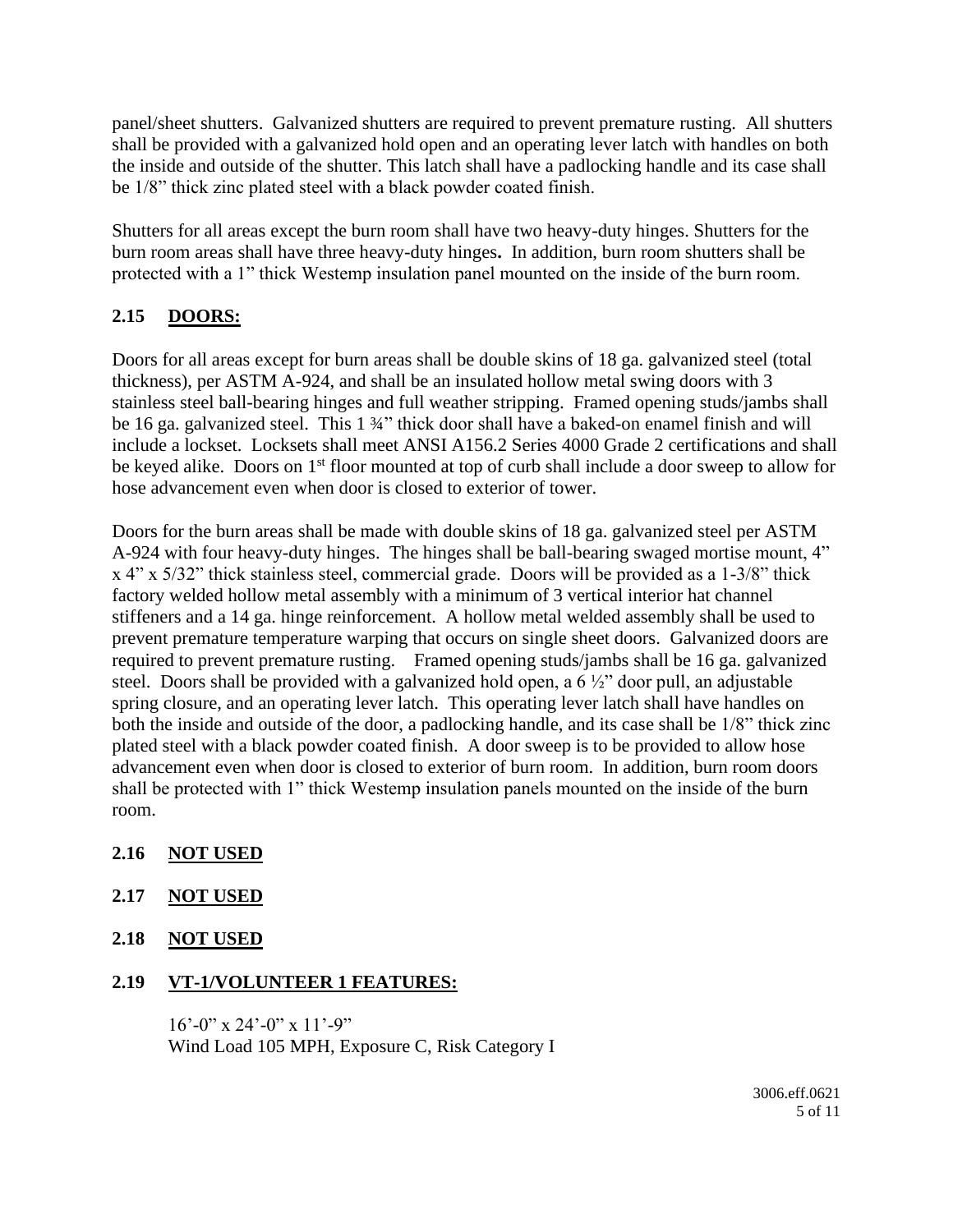Roof live load 70 PSF

- $1 3'$  x 7' exterior metal door
- $1 3'$  x 7' interior metal door
- $1 8$ ' x 7' exterior metal door
- $3 3'$  x 4' window openings with steel shutters
- 1 4' x 4' Roof chop-out curb, 12 ga. galvanized
- 2 interior rooms
- 1- Westec live fire burn room

## **2.20 ADDITIONAL FEATURES TO BE INCLUDED:**

*Add features (from a custom design or from the options spec list) to be included in base bid here.*

# **2.21 FEATURES TO BE BID AS SEPARATE OPTIONS:**

*Add features (from a custom design or from the options spec list) to be included as separate added cost options here.*

### **2.22 STAINLESS STEEL BURN ROOM INSULATING SYSTEM:**

Two-inch thick insulating blankets with a protective skin of stainless steel face panels are to be provided for the interior walls and ceiling for the burn areas (precut to length - field cut at door and window openings). The doors and window shutters shall be protected with a minimum of one-inch thick burn room insulating panels (precut to fit).

The insulating blankets shall be rated for 2300 degrees F. and shall be unaffected by the application of water. The insulation blankets shall not crack or break, shall be free from asbestos, and shall not produce toxic byproducts in the course of the intended use. The two-inch thick insulation blankets shall have a maximum K value of 0.74 at 1200 degrees F and 0.48 at 800 degrees F (please note – smaller K values denote better insulating values of the system).

The face panels shall have a  $\frac{3}{4}$ " maximum corrugation at 3  $\frac{1}{2}$ " on center to allow for lateral expansion when exposed to high temperatures. The base material, of the face panels, shall consist of type 304 stainless steel for corrosion protection and thermal performance at high temperatures. These panels shall attach to thermally protected channels with stainless steel screws. Stainless steel trims (type 304) shall protect all wall and door/shutter opening corners. All face screws exposed to fire shall be stainless steel and these screws shall not protrude through the backside of the insulating blanket (through screws are not permitted for maximum thermal protection).

The stainless steel face panels shall not be restrained from expanding at high temperatures, but rather the integral system shall be designed to accommodate the panel movements without creating any buckling or warping of the panels. All panels and trims shall be screw attached to allow for easy maintenance or inspection without disrupting the systems ability to move; welded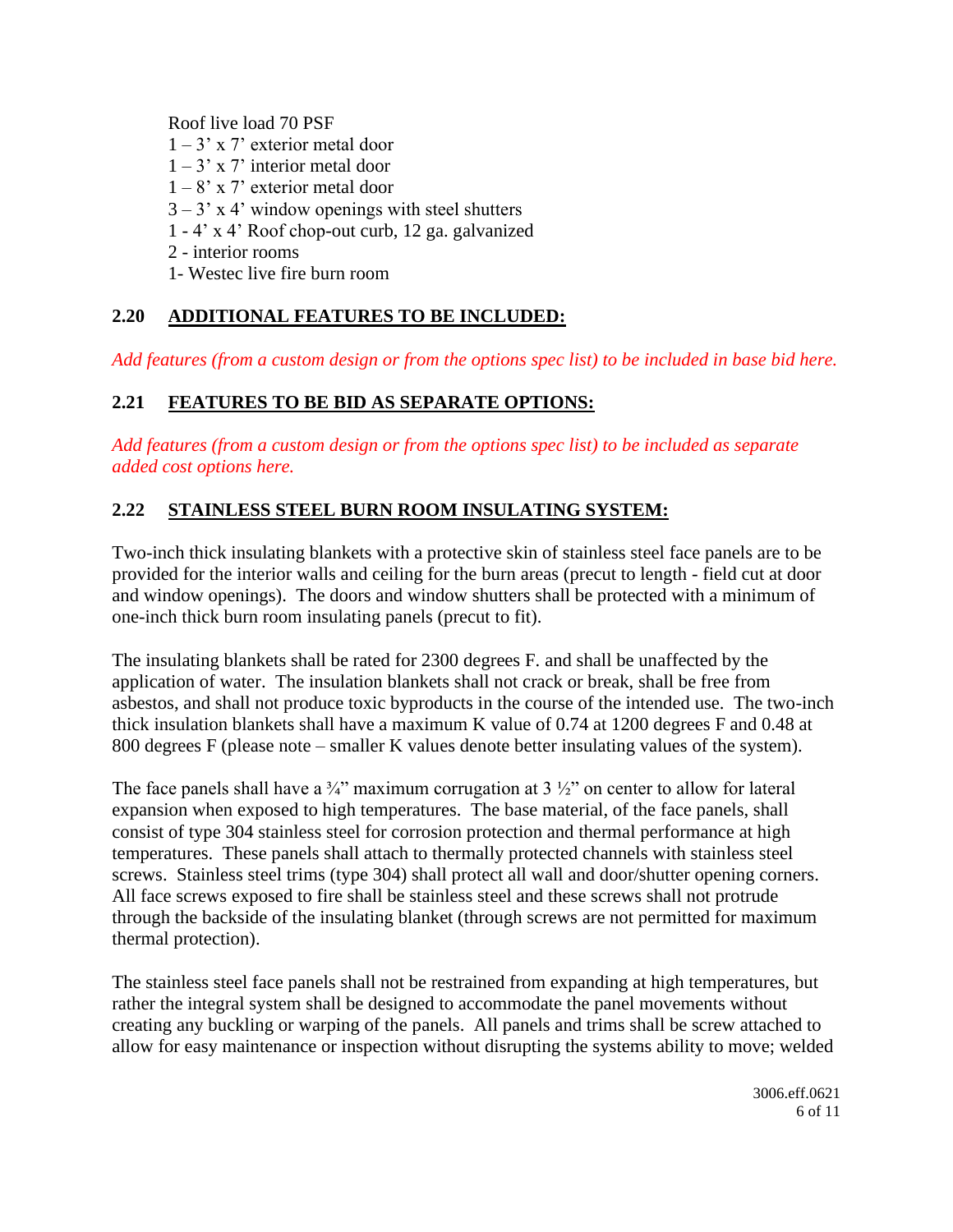panels are not allowed. Trims are to be designed to accommodate thermal expansion either through the use of slip connections or planned deformations.

Doors and window shutter insulation panels shall be pretreated water resistant, free from asbestos and shall not produce toxic byproducts in the course of the intended use. Insulation panels shall withstand a constant temperature of 1200 degrees F. and shall be unaffected by the application of water.

#### Temperature Summary

1. Maximum safe training temperature for life safety is 1200 degrees F (continuous)

2. Maximum service temperature for the insulation panels (doors and window shutters) is 1200 degrees F (continuous)

3. Maximum service temperature of the wall and ceiling insulating system is 1850 degrees F (continuous)

4. Maximum insulating blanket service temperature is 2300 degrees F (continuous)

# **2.23 INTEGRATED TEMPERATURE MONITORING SYSTEM:**

Three temperature sensing devices/thermocouples are to be provided for the interior of each burn room. The thermocouples shall be isolated and consist of fiberglass insulated wiring with sealed stainless steel probes. The fiberglass insulated wires shall be further protected by a stainless steel overbraid for increased durability and protection. Ceiling thermocouples shall protrude into the area perpendicular to the ceiling while all stainless steel encased wall thermocouples shall only run parallel to the walls for safety concerns.

Temperature monitoring shall be sustained with a multiple input, LCD display pyrometer. The pyrometer shall be connected to thermocouples, which are located within the burn areas for temperature reading, and mounted in a lockable NEMA 3R weatherproof box. This pyrometer shall display all attached thermocouple temperatures simultaneously, continually display the maximum peak temperature, have touch sensitive buttons, include a backlight, and have an onscreen programming menu. The pyrometer shall have an internal audio alarm and the ability to connect external devices (i.e., external audio/ visual alarms or texting alarms). Temperature limits shall be user programmable to enable alarms. The pyrometer shall also be capable of data logging which shall include: 90 hour training memory with time and date stamp, onscreen viewing of data, download capabilities of data via infrared interfacing to handheld module. This handheld data acquisition module's data can then be brought to an offsite Windows based computer for download via the SD/SDHC data storage card provided. A visual basic program shall be provided that allows for the user's custom input and also automatically converts the temperature data to both an electronic datasheet and a graph via the user's own Microsoft Excel software.

The pyrometer shall also include Bluetooth connectivity direct to a customer provided Android phone or iPhone device (Bluetooth range is approximately 270 feet without obstructions). Via a supplied app, the device shall display the pyrometer's real time temperatures for up to 9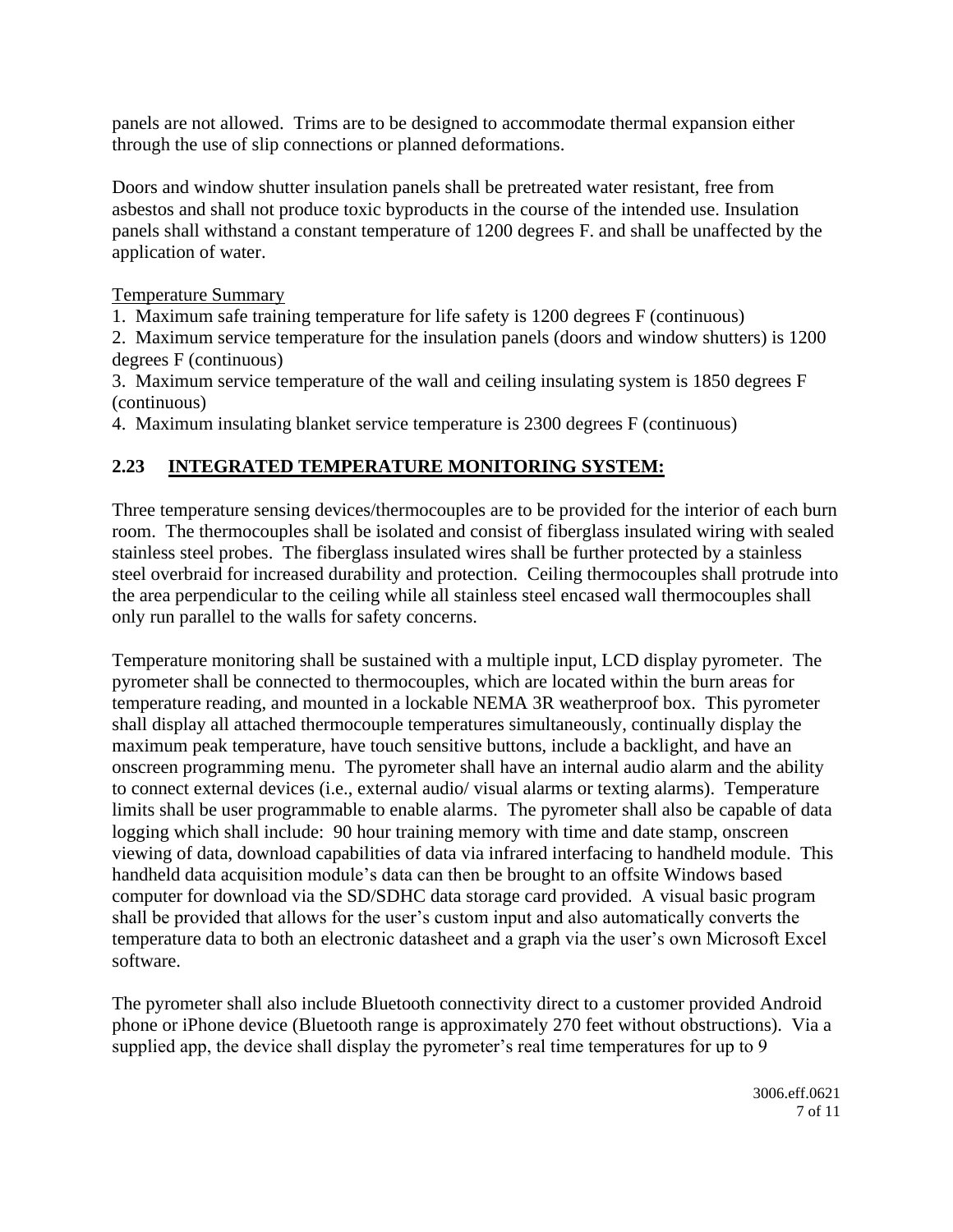thermocouples, maximum temperature reached, battery life, current time, if logging is enabled, visual and audio alarms, and if the memory is full. The display will also notify the user, if you are disconnected from the pyrometer. This unique application allows the training and safety officers to be away from the area where the pyrometer is installed, while still being able to monitor the temperatures within the burn rooms, and ensure that the operation of the burn room is conducted within a safe and controlled environment.

# **2.24 DESIGN, DRAWINGS & DATA:**

The supplier shall be responsible for providing the design exclusive of the foundation. Shall submit, as requested, structural calculations for review. Will, within 15 working days after the receipt of order, submit 2 sets of drawings detailing anchor bolt loadings and locations as well as general plans and elevations. Will submit 2 sets of assembly (steel erection) drawings and 2 sets of assembly manuals concurrent with the shipment of materials. Building parts shall each be identified by individual part numbers clearly written on or attached to the part. Part numbers shall coincide with the drawings.

## **2.25 DELIVERY, INSPECTION & STORAGE:**

All components and accessories shall arrive via flatbed trailer. Materials for the burn room may arrive separately via common carrier. Inventory of delivered materials must be taken during delivery or shortly thereafter. Damage to, or shortages noted during delivery must be noted on the freight bill and reported at once to the manufacturer. All claims for damages or shortages must be reported within 48 hours of delivery Security and materials protection in storage is the responsibility of the receiving party. Materials packaged in small cartons must be stored in a secured area to prevent theft and/or damage by the elements. Materials stored outside must be stacked on pallets and covered with suitable waterproof coverings (not plastic).

# **2.26 WARRANTY:**

### **2.26.1 General Warranty**

The tower supplier shall certify that the training tower and its components have been designed to meet the contract specifications. The tower supplier shall warrant the materials and components to be free of fabricating defects for a period of **one year** from the date of shipment. This warranty is limited to the replacement of defective parts, or at the tower supplier's option, authorization may be given to the PURCHASER to charge back to the supplier an agreed upon amount for extra fieldwork. The supplier will not ship replacement parts nor authorize extra work to any party other than the ORIGINAL PURCHASER. Any pre-engineered structure will require the erector to furnish a certain amount of field fabrication and / or modifications as stated in the manufacturer's handbook. Sections of work requiring field cutting or drilling are indicated on the drawings or in the assembly manual. Other field modifications may be necessitated by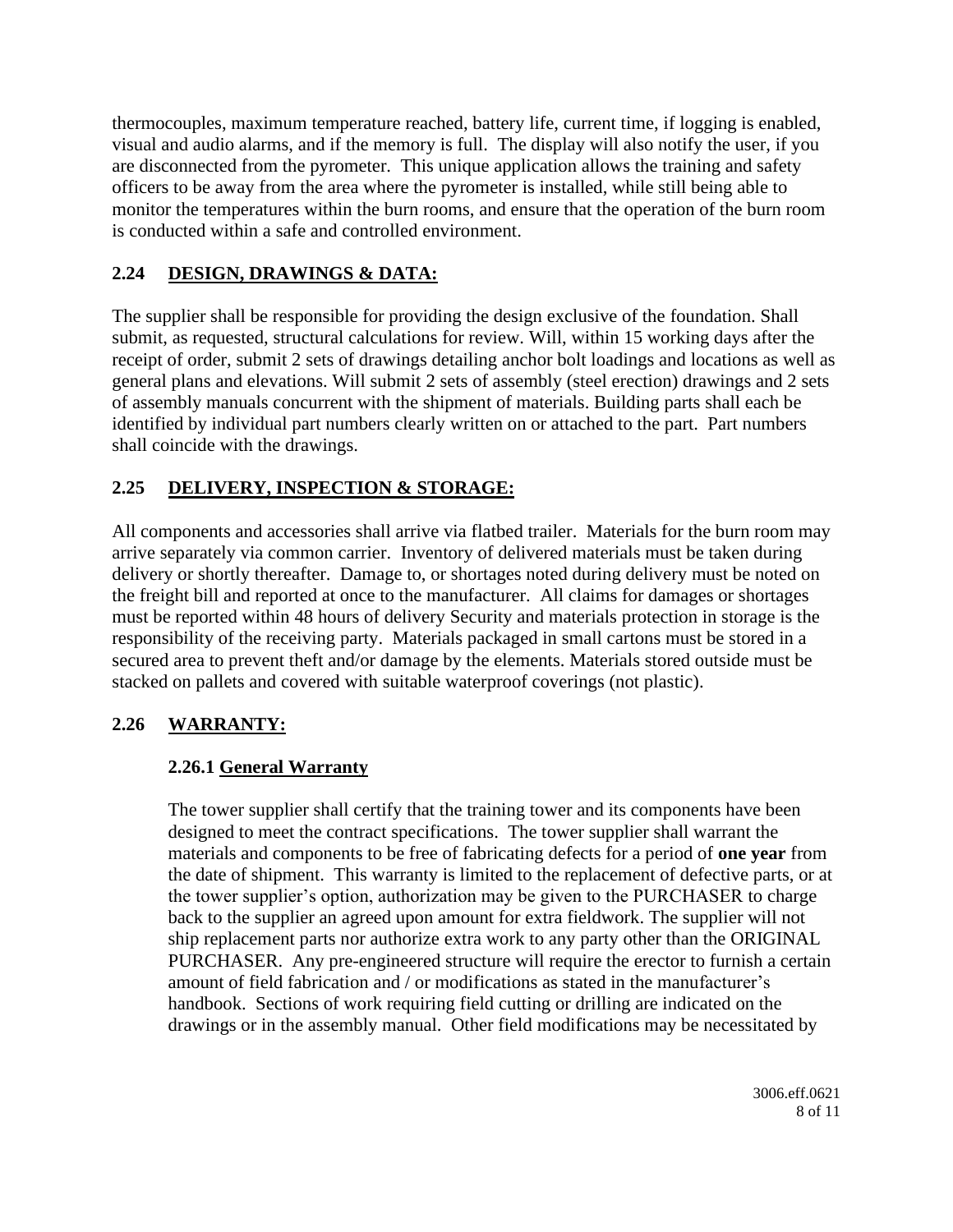site conditions beyond the manufacturer's control. The foregoing are not subject to warranty.

### **2.26.2 Burn Room Insulation Warranty**

The burn room wall and ceiling insulation system shall be covered by a **15 year** limited warranty that provides coverage against a break in the thermal barrier caused by cracking, breaking, and spalling. This warranty is to apply to products under normal use and recommended service temperatures - but shall also include damage that has been caused by thermal expansion, thermal contraction, impact load, and thermal shock. This warranty is to be limited to component replacement or repair of defective components at the manufacturer's option. The replacement cost of the materials shall not be prorated over the warranty period itself (i.e., the supplier shall bear 100% of the material replacement cost for the duration of the warranty).

## **2.26.3 Paint Warranty**

The paint system shall provide a 30/25 year limited warranty on paint finish, which includes chalking and breakdown of film integrity.

## **2.26.4 Structure Warranty**

A 5-year limited warranty shall be provided on the structure itself.

### **2.27 SUBMITTALS:**

- **2.27.1 GENERAL:** Submit the following in accordance with the Conditions of the Contract and Division 1 Specification Sections:
	- **2.27.1.1 PRODUCT DATA**, floor plans, elevations, catalog, general specifications, locations of similar projects completed.
	- **2.27.1.2 SAMPLES** of the manufacturer's standard color charts covering both the siding colors and the door and window trim colors shall be furnished to the owner.

# **2.27.2 QUALITY ASSURANCE:**

### **2.27.2.1 MANUFACTURER QUALIFICATIONS:**

The manufacturer shall have a minimum of 10 years successful experience in designing and manufacturing Fire Training Towers of similar size and scope as project requires.

# **2.27.2.2 ENGINEERING PROFESSIONAL QUALIFICATIONS:**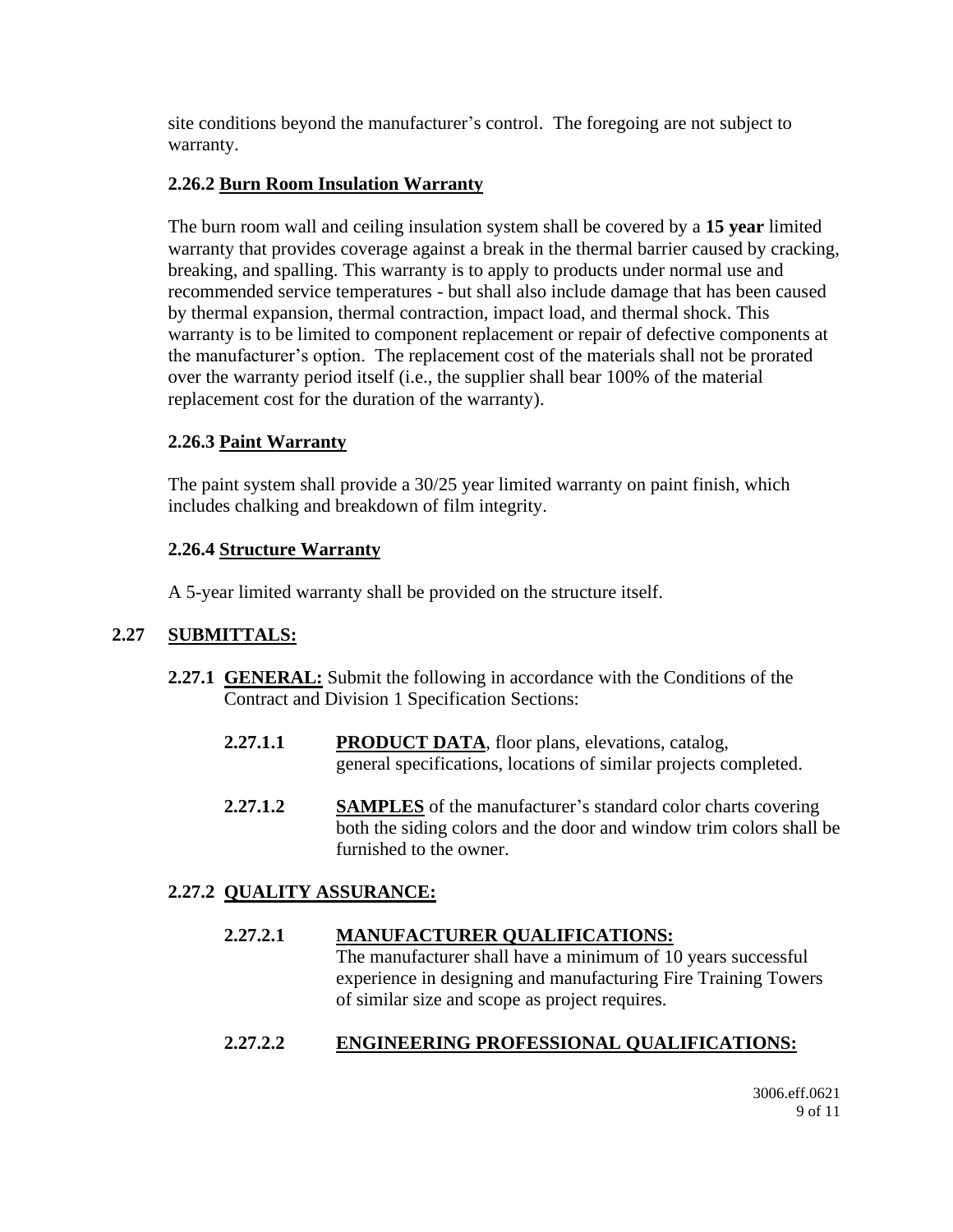The engineering professional who designs the structure for the project must be registered in the State of the fire training tower's location and have successfully designed a minimum of 10 fire training towers. Upon request, the engineering professional shall submit an Engineering Qualifications Form stating his licensing number in the state of licensure, as well as listing a minimum of 10 fire training towers that he has designed and stamped.

*Remove if erection not included in this bid*.

**2.27.2.3 ERECTOR QUALIFICATIONS:** The erector shall provide evidence of successfully completing two Fire Training Towers of similar size and scope or shall be a certified Fire Facilities erector, as project requires.

# **2.28 SUPPLIERS/SYSTEMS:**

**2.28.1 Acceptable Suppliers/Systems:** Fire Facilities, Inc.® , 314 Wilburn Road, Sun Prairie, WI, 53590, Phone: 800/929-3726 or 608/327-4100, Fax: 866/639-7012 or 608/834-1843, E-mail: [info@firefacilities.com,](mailto:info@firefacilities.com) Website: [www.firefacilities.com](http://www.firefacilities.com/)

**2.28.2 Alternate Suppliers/Systems:** Any systems/materials not explicitly meeting the specifications stated herein, shall be pre-approved fourteen days prior to the bid due date. For all systems/materials in question, the supplier/contractor shall provide samples, written specifications, burn room insulation thermal performance values, warranties, full set of drawings, and MSDS. An itemized list must be provided that specifically references each item that deviates from this specification. In any case, all performance and warranty criteria stated herein must be met without exception.

### **PART 3-EXECUTION** *Remove if erection not included in this bid*.

# **3.1 GENERAL**

Comply with the manufacturers recommendations for preparation and storage of the tower components.

### **3.2 EXAMINATION**

Verify that concrete work has cured a minimum of 14 days. Verify that anchor bolts are at the proper spacing and protrude the proper amount above the concrete. Report any variances to the owner's representative prior to proceeding with erection.

### **3.3 ERECTION**